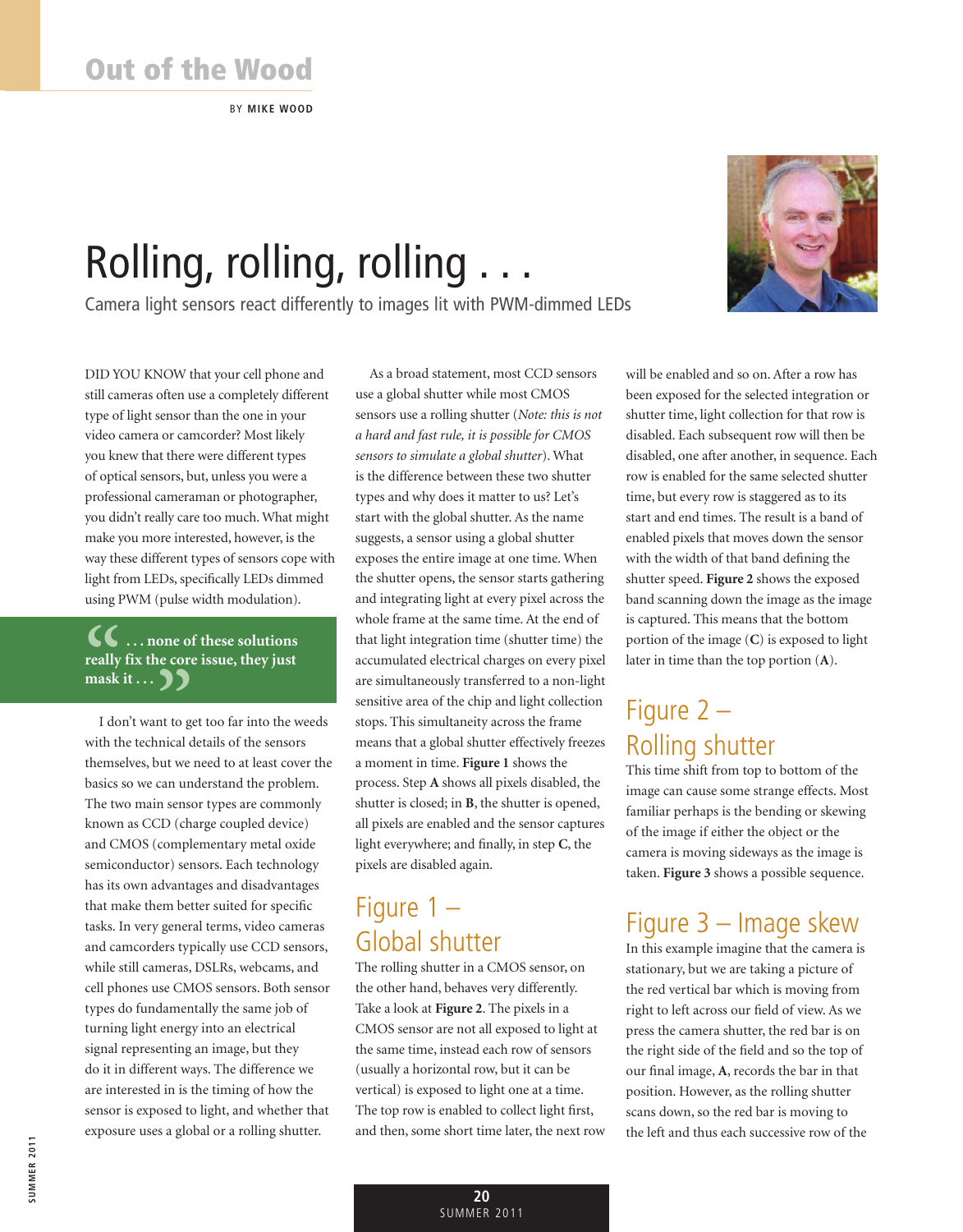image will see that bar further and further to the left. At point **B**, halfway through the scan, the bar is in the middle of the image, while finally, as we expose the last rows, **C**, the bar has made it all the way over to the left of the frame. The resultant final image shows a skewed diagonal bar from top right to bottom left. You can try this right now with your cell phone, which, I'm 99.9% sure, has a CMOS sensor. Try photographing from a moving car out of the side window (get someone else to drive), and you will see vertical light poles exhibiting this skew.

This skew distortion and sensitivity to movement is one reason why CMOS sensors are not that common in video cameras. Such cameras are very often moving and, of course, are used to capture images of moving objects.

*Note: There are exceptions, some high end digital movie cameras such as those from RED and Arri use CMOS sensors, but by running the scan at very high speed, and applying post-capture image processing, the skew can be removed from the captured image. Avatar was shot with CMOS based cameras, and Peter Jackson is shooting* The Hobbit *with them right now.*

All very interesting Mike, you might be thinking, but what has this got to do with LEDs and lighting? Here's the problem: that time shift between the top and bottom of the frame can be a huge problem with light sources that don't emit continuous light, such as an LED source using PWM dimming. As a quick reminder, PWM dimming of an LED source is achieved by turning the LED on and off very rapidly and varying the ratio between the amount of time the light is on in relation to the time that it's off. When the light is on all the time, then the LED source is at full output. When it's off all the time, it's off, and when it's on for half the time and off for half the time our eyes see it as illuminating at 50% brightness. As long as the pulses are quick enough, our eyes convert that pulsing into an apparently constant brightness level. Most of the time cameras behave the same way as our eyes. In particular, a global



**Figure 1 – Global shutter**

shutter sensor will also convert the light pulses into an effective brightness level by integrating those pulses into each captured frame. You might get an aliasing problem with a global shutter if the PWM rate is

> **21**  PROTOCOL

very low and the frequency interferes with that of the frame rate, but, in general, you can usually resolve those issues by speeding up the PWM or by adjusting the shutter on the camera. *As a rule of thumb, PWM rates* 

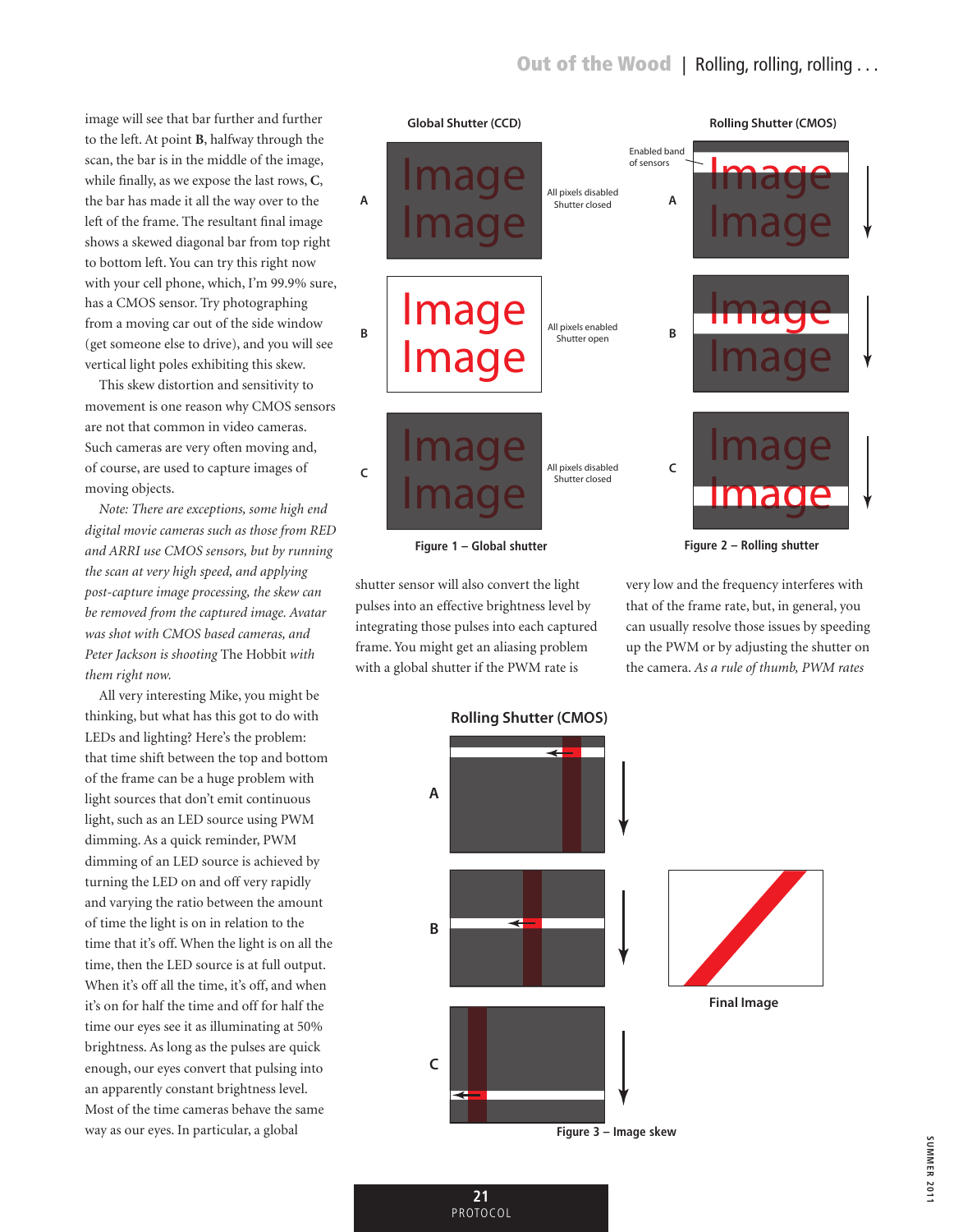

*of more than 400Hz seem to work with CCD based video cameras.*

Unfortunately rolling shutter sensors present a very different and more intractable problem than the simple aliasing you get with global shutters! **Figure 4** shows our same image as **Figure 2**, but this time using an LED luminaire with PWM dimming to illuminate the scene.

#### Figure 4 – PWM banding

At point **A** in the exposure process all is well, the LED PWM timing is such that the LEDs are energized and the rows of pixels currently enabled are receiving light. However, at point **B** we have a problem. Now the LED PWM cycle has turned the LEDs off so that particular strip of pixels will receive no light. By the time we get to **C**, the LEDs have turned back on again and the bottom of the image is exposed to light again.

The end result is an image with two problems. Firstly, and most obviously, there is a band of the image that received no light when the PWM cycle was off, so it shows up

as a dark stripe across the picture. Secondly, and more subtly annoying, the areas of the image that did receive light are actually overexposed! Those areas see the LEDs on at full power, no matter what the dim level is actually set to. A rolling scan shutter doesn't integrate the light across the whole PWM cycle as both our eyes and a global scan shutter do. Instead each pixel sees the light as either off, or on at full power. Black or white, no shades of grey.

In practice you rarely see a stationary black stripe across an overexposed image. Instead, in a CMOS sensor based video camera the band will be moving up or down the image at a speed dependent on the ratio between the CMOS scan frequency and the PWM frequency. Similarly with a still camera, such as a DSLR that uses a rolling shutter, you will usually see an underexposed band rather than a fully black one. Either way it's annoying and usually unacceptable. This phenomenon can be very hard to get rid of. The scan speed on many CMOS cameras is quite high, so PWM frequencies in excess of 1 kHz, which are normally thought of

as camera-safe, may still exhibit problems. Sometimes opening up the camera shutter angle, or finding a shutter speed and PWM angle that don't match too closely, will help reduce the problem. Sometimes changing the LED dimmer level, or using multiple LED units where the PWM frequencies are out of phase with each other will also help. However, none of these solutions really fix the core issue, they just mask it. If all else fails, switching to a global shutter camera will usually solve it.

If you haven't seen this problem yet, let me assure you that you have been lucky so far and you will! As LEDs are used increasingly for key lights and as lights for TV, film, and still photography the problem will appear more and more often. There's nothing really new here, none of this is a new problem to the film community. It's a problem that film DPs have long learned to live with and address with arc and fluorescent lamps which also have intermittent light output. Nor is it very different from the problems with using electronic flash with mechanical SLR cameras, which also used a form of rolling shutter called a focal-plane shutter. If you recall, the solution for that particular problem was to set the shutter speed to 1/60 of a second or slower so that the mechanical rolling shutter behaved as if it were a global one. However LEDs present a more difficult problem than the older light sources. The contrast range of light intensity in an LED PWM cycle can be larger than with prior technologies, and the transitions from on

 **If you haven't seen this problem yet, let me assure you that you have been lucky . . . (C** If you haven't seen<br>lem yet, let me assure you<br>have been lucky . . . )

to off are more abrupt. An LED goes from full output to zero output in essentially zero time, so there is no chance to blur the edges. You can run your LEDs at full power, or dim them linearly to bypass the problem, as some manufactures are already doing, but that technique has its own problems and